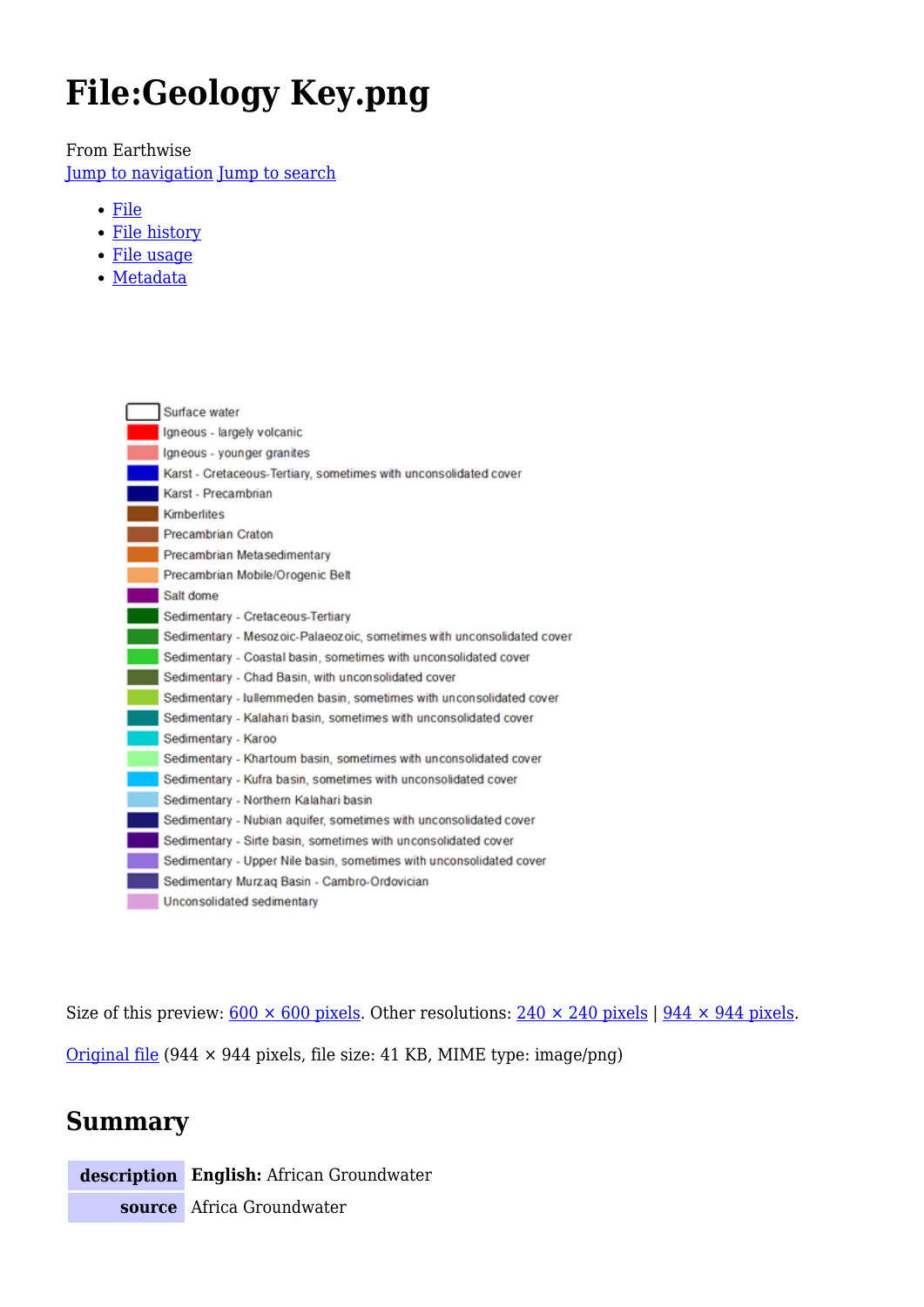# **Licencing**

{{subst:Custom license marker added by UW}}

Download of 1000 x 1000 pixel images is free for all non-commercial use - all we ask in return is for you to acknowledge BGS when using our images. Click our Terms and Conditions link below for information on acknowledgement text, and to find out about using our images commercially. **Copyright**

The images featured on this site unless otherwise indicated are copyright material of the UK Research and Innovation (UKRI), of which the British Geological Survey is a component body. The British Geological Survey encourages the use of its material in promoting geological and environmental sciences. The images may be reproduced free of charge for any non-commercial use in any format or medium provided they are reproduced accurately and not used in a misleading or derogatory context. Where any images on this site are being republished or copied to others, the source of the material must be identified and the copyright status acknowledged. The permission to reproduce UKRI protected material does not extend to any images on this site which are identified as being the copyright of a third party. Authorisation to reproduce such material must be obtained from the copyright holders concerned.

#### **Non-commercial Use**

Use of the images downloaded from this site and reproduced digitally or otherwise may only be used for non-commercial purposes, which are:-

- Private study or research for a non-commercial purpose
- Education for teaching, preparation and examination purposes

When using the images please credit 'British Geological Survey' and include the catalogue reference ('P Number') of the item to allow others to access the original image or document. Noncommercial users of the images from this site are restricted to downloading no more than 30 images, without seeking further permission from [enquiries@bgs.ac.uk](mailto:enquiries@bgs.ac.uk)

#### **Commercial Use**

For commercial use of these images for which higher resolution images are available, individual permissions and/or licences arrangements should be agreed by contacting [enquiries@bgs.ac.uk](mailto:enquiries@bgs.ac.uk) Commercial use will include publications in books (including educational books), newspapers, journals, magazines, CDs and DVDs, etc, where a cover charge is applied; broadcasts on TV, film and theatre; and display in trade fairs, galleries, etc. If you are in doubt as to whether your intended use is commercial, please contact [enquiries@bgs.ac.uk](mailto:enquiries@bgs.ac.uk)

#### **Warranty**

Use of the images downloaded from this site is at the users own risk. UKRI gives no warranty as to the quality of the images or the medium on which they are provided or their suitability for any use.

#### **Ordnance Survey topography**

Maps and diagrams in Earthwise use topography based on Ordnance Survey mapping. The National Grid and other Ordnance Survey data ©Crown Copyright and database rights 2015. Ordnance Survey Licence No. 100021290 EUL.

## **File history**

Click on a date/time to view the file as it appeared at that time.

| Date/Time<br><b>Thumbnail</b><br><b>Dimensions</b><br>Comment<br>Jser |  |
|-----------------------------------------------------------------------|--|
|-----------------------------------------------------------------------|--|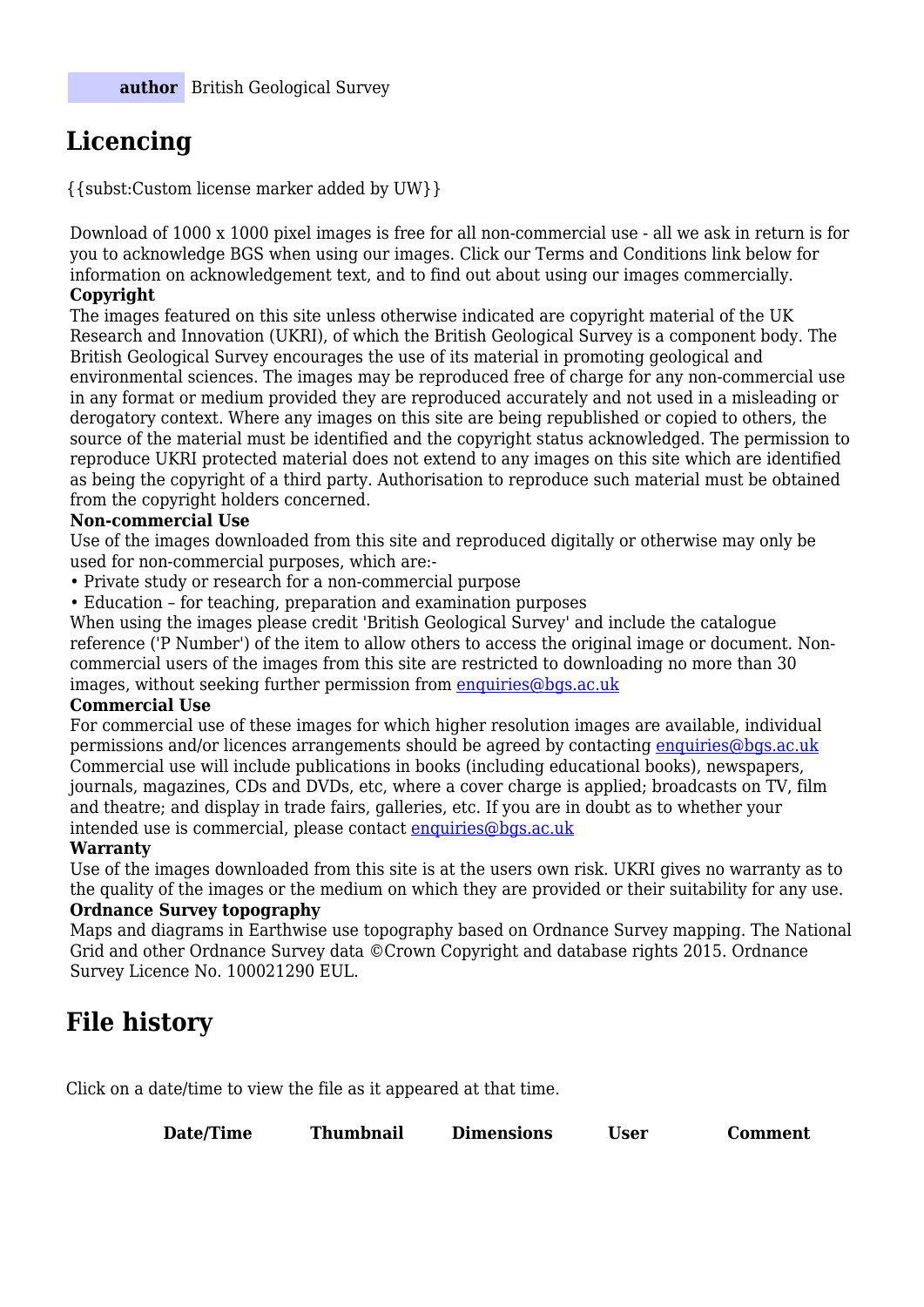

You cannot overwrite this file.

# **File usage**

The following page links to this file:

[Geology](http://earthwise.bgs.ac.uk/index.php/Geology)

# **Metadata**

This file contains additional information, probably added from the digital camera or scanner used to create or digitise it.

If the file has been modified from its original state, some details may not fully reflect the modified file.

#### **Horizontal resolution** 118.11 dpc

**Vertical resolution** 118.11 dpc

Retrieved from ['http://earthwise.bgs.ac.uk/index.php?title=File:Geology\\_Key.png&oldid=12183'](http://earthwise.bgs.ac.uk/index.php?title=File:Geology_Key.png&oldid=12183) [Categories:](http://earthwise.bgs.ac.uk/index.php/Special:Categories)

- [License tags](http://earthwise.bgs.ac.uk/index.php/Category:License_tags)
- [Uploaded with UploadWizard](http://earthwise.bgs.ac.uk/index.php/Category:Uploaded_with_UploadWizard)

# **Navigation menu**

#### **Personal tools**

- Not logged in
- [Talk](http://earthwise.bgs.ac.uk/index.php/Special:MyTalk)
- [Contributions](http://earthwise.bgs.ac.uk/index.php/Special:MyContributions)
- [Log in](http://earthwise.bgs.ac.uk/index.php?title=Special:UserLogin&returnto=File%3AGeology+Key.png&returntoquery=action%3Dmpdf)
- [Request account](http://earthwise.bgs.ac.uk/index.php/Special:RequestAccount)

#### **Namespaces**

- [File](http://earthwise.bgs.ac.uk/index.php/File:Geology_Key.png)
- [Discussion](http://earthwise.bgs.ac.uk/index.php?title=File_talk:Geology_Key.png&action=edit&redlink=1)